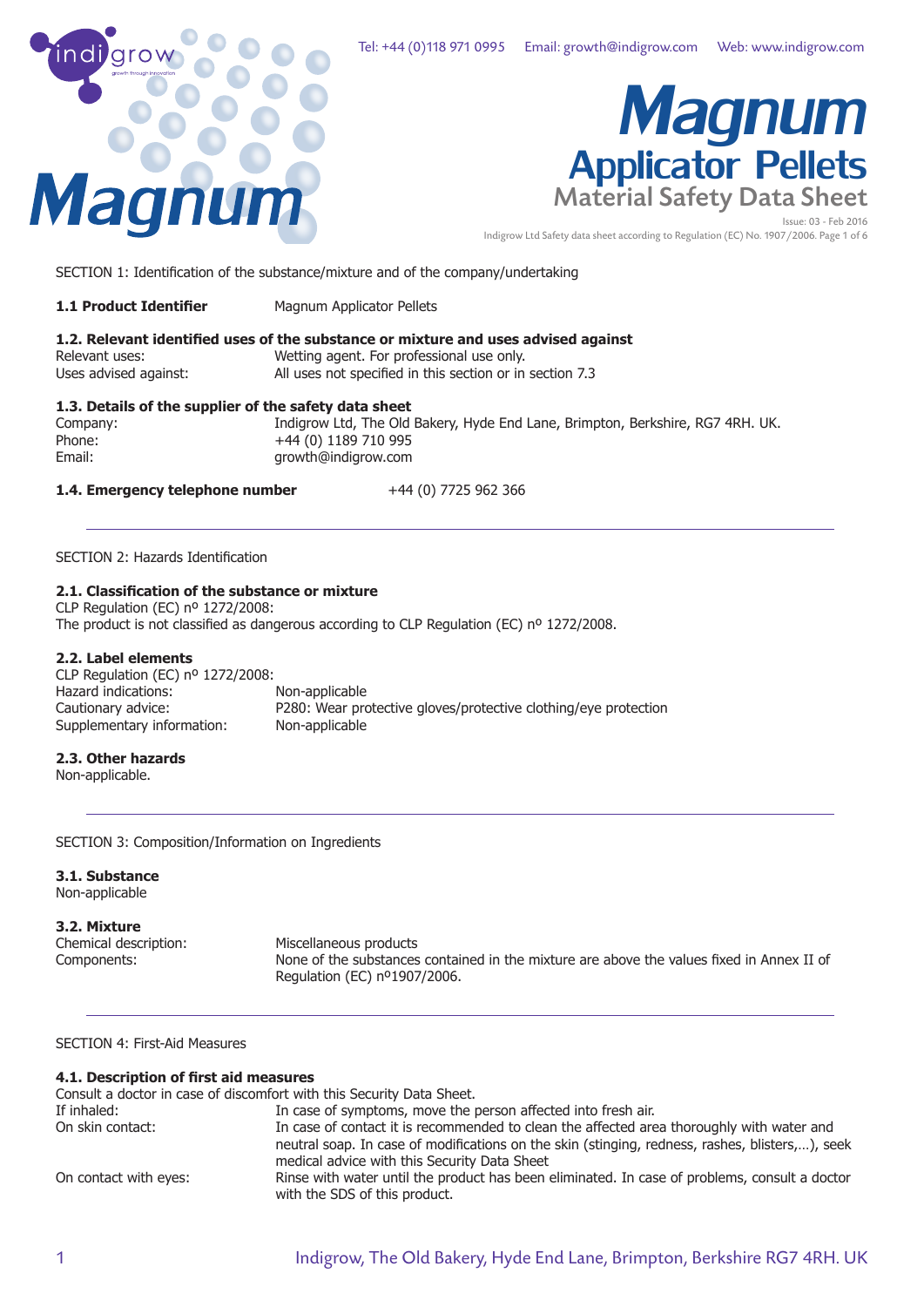



Issue: 03 - Feb 2016 Indigrow Ltd Safety data sheet according to Regulation (EC) No. 1907/2006. Page 2 of 6

On ingestion: In case of consumption in large quantities, it is recommended to seek medical assistance.

# **4.2. Most important symptoms and effects, both acute and delayed**

Acute and delayed effects are indicated in sections 2 and 11.

#### **4.3. Indication of any immediate medical attention and special treatment needed** Non-applicable

SECTION 5: Fire-Fighting Measures

# **5.1. Extinguishing media**

Product is non-flammable, low risk of fire by the inflammability characteristics of the product in normal conditions of storage, manipulation and use. In the case of the existence of sustained combustion as a result of improper manipulation, storage or use any type of extinguishing agent can be used (ABC Powder, water,...).

# **5.2. Special hazards arising from the substance or mixture**

Due to its non-flammable nature, the product does not present a fire risk under normal conditions of storage, manipulation and use.

# **5.3. Advice for fire-fighters**

Depending on the magnitude of the fire it may be necessary to use full protective clothing and individual respiratory equipment. Minimum emergency facilities and equipment should be available (fire blankets, portable first aid kit,...) in accordance with Directive 89/654/EC.

Additional provisions: Act in accordance with the Internal Emergency Plan and the Information Sheets on actions to take after an accident or other emergencies. Destroy any source of ignition. In case of fire, refrigerate the storage containers and tanks for products susceptible to inflammation, explosion or BLEVE as a result of high temperatures. Avoid spillage of the products used to extinguish the fire into an aqueous medium.

SECTION 6: Accidental Release Measures

## **6.1. Personal precautions, protective equipment and emergency procedures**

Sweep up and shovel product or other means and place in container for reuse (preferred) or disposal.

## **6.2. Environmental precautions**

This product is not classified as dangerous to the environment. Keep product away from drains, surface and underground water.

# **6.3. Methods and material for containment and cleaning up** It is recommended: Sweep up and shovel product or

Sweep up and shovel product or other means and place in container for reuse (preferred) or disposal.

## **6.4. Reference to other sections**

See sections 8 and 13.

SECTION 7: Handling and Storage

# **7.1. Precautions for safe handling**

Precautions for safe manipulation: Comply with the current legislation concerning the prevention of industrial risks. Keep containers hermetically sealed. Control spills and residues, destroying them with safe methods (section 6). Avoid leakages from the container. Maintain order and leanliness where dangerous products are used.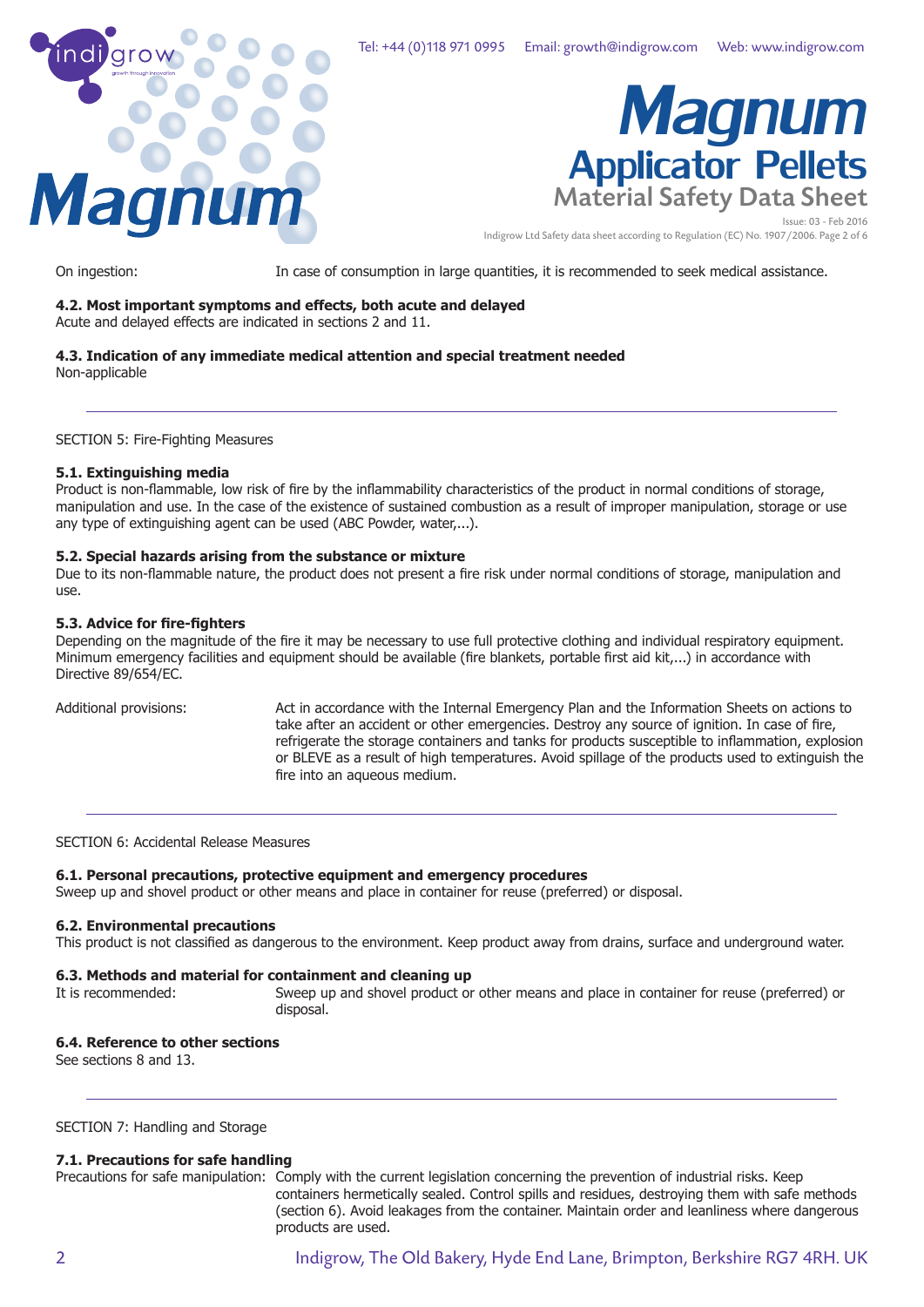



Indigrow Ltd Safety data sheet according to Regulation (EC) No. 1907/2006. Page 3 of 6

Technical recommendations for the prevention of fires and explosions: Due to its non-flammable nature, the product does not present a fire risk under normal conditions of storage, manipulation and use. Technical recommendations to prevent ergonomic and toxicological risks: Do not eat or drink during the process, washing hands afterwards with suitable cleaning products. Technical recommendations to prevent environmental risks: It is not necessary to take special measures to prevent environmental risks. For more infomation see subsection 6.2. **7.2. Conditions for safe storage, including any incompatibilities**

| Technical measures for storage: | Minimum Temp.: 0 °C              |                                                                                            |
|---------------------------------|----------------------------------|--------------------------------------------------------------------------------------------|
|                                 | Maximun Temp.: 40 °C             |                                                                                            |
|                                 | Maximum time: 36 Months          |                                                                                            |
| General conditions for storage: | information see subsection 10.5. | Avoid sources of heat, radiation, static electricity and contact with food. For additional |

# **7.3. Specific end use(s)**

Except for the instructions already specified it is not necessary to provide any special recommendation regarding the uses of this product.

SECTION 8: Exposure Controls/Personal Protection

## **8.1. Control parameters**

|                    | Substances whose occupational exposure limits have to be monitored in the work environment. |
|--------------------|---------------------------------------------------------------------------------------------|
| Nuisance dust:     | Inhalable dust 10 mg/m <sup>3</sup> // Respirable dust 4 mg/m <sup>3</sup>                  |
| DNEL (Workers):    | Non-applicable                                                                              |
| DNEL (Population): | Non-applicable                                                                              |
| PNEC:              | Non-applicable                                                                              |

## **8.2. Exposure controls**

General security and hygiene measures in the work place:

|                                                     | As a preventative measure it is recommended to use basic Personal Protection Equipment, with<br>the corresponding ""CE marking"" in accordance with Directive 89/686/EC. For more<br>information on Personal Protection Equipment (storage, use, cleaning, maintenance, class of<br>protection,) consult the information leaflet provided by the manufacturer. For more infomation<br>see subsection 7.1. All information contained herein is a recommendation which needs some<br>specification from the labour risk prevention services as it is not known whether the company<br>has additional measures at its disposal. |                                         |
|-----------------------------------------------------|------------------------------------------------------------------------------------------------------------------------------------------------------------------------------------------------------------------------------------------------------------------------------------------------------------------------------------------------------------------------------------------------------------------------------------------------------------------------------------------------------------------------------------------------------------------------------------------------------------------------------|-----------------------------------------|
| Respiratory protection:                             | The use of protection equipment will be necessary if a mist forms or if the professional<br>exposure limits are exceeded.                                                                                                                                                                                                                                                                                                                                                                                                                                                                                                    |                                         |
| Specific protection for the hands:                  | Non-applicable                                                                                                                                                                                                                                                                                                                                                                                                                                                                                                                                                                                                               |                                         |
| Ocular and facial protection:<br>Bodily protection: | Non-applicable<br>Non-applicable                                                                                                                                                                                                                                                                                                                                                                                                                                                                                                                                                                                             |                                         |
| Additional emergency measures:                      | It is not necessary to take additional emergency measures.                                                                                                                                                                                                                                                                                                                                                                                                                                                                                                                                                                   |                                         |
| Environmental exposure controls:                    | This product does not contain substances dangerous to the environment, although it is<br>recommended not to spill it. For additional information see subsection 7.1.D.                                                                                                                                                                                                                                                                                                                                                                                                                                                       |                                         |
| Volatile organic compounds:                         | With regard to Directive 2010/75/EU, this product has the following characteristics:<br>V.O.C. (Supply): 0.03 %<br>V.O.C. density at 20 °C:<br>Average carbon number:<br>Average molecular weight:                                                                                                                                                                                                                                                                                                                                                                                                                           | weight<br>Non-applicable<br>148.2 g/mol |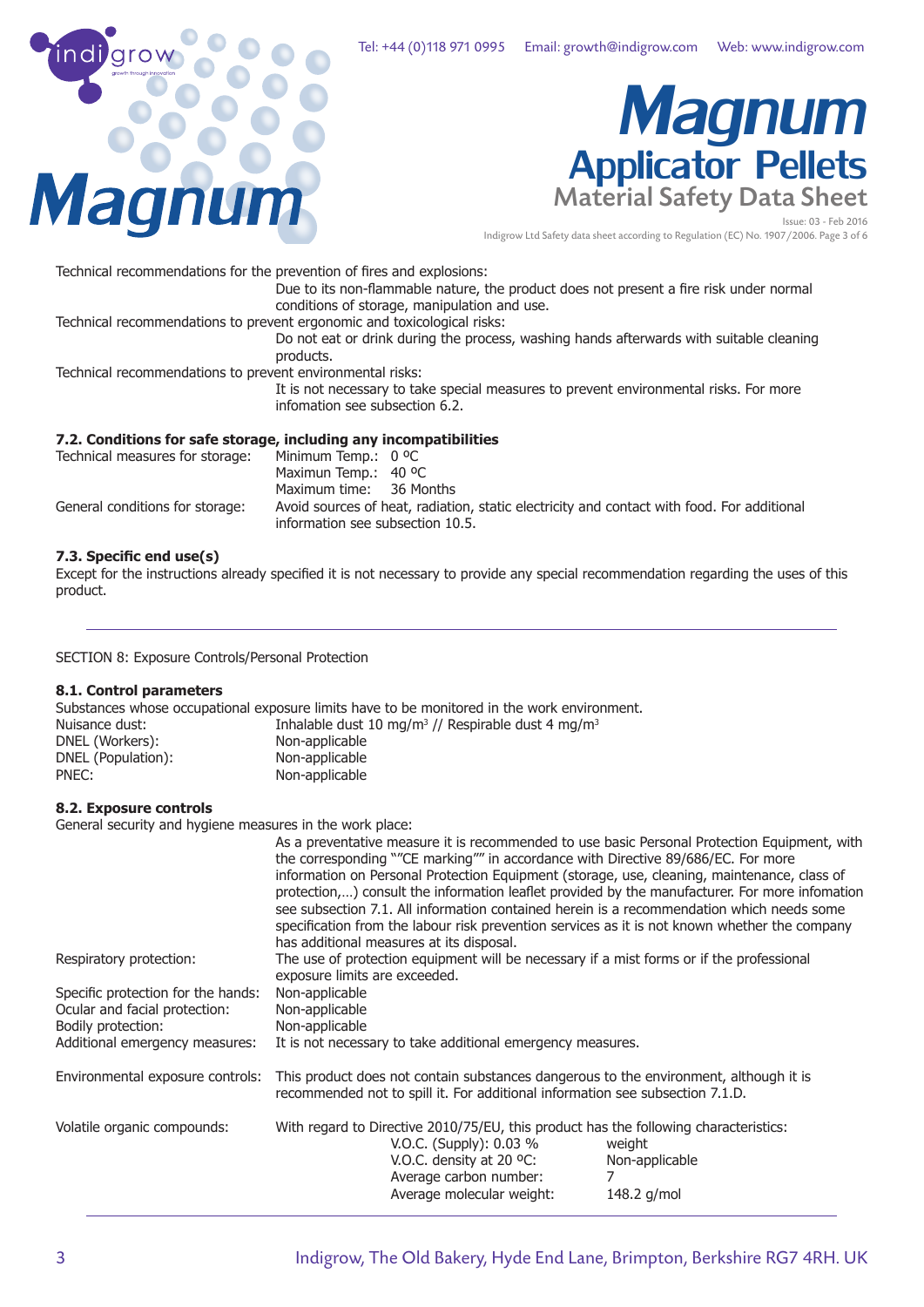



Indigrow Ltd Safety data sheet according to Regulation (EC) No. 1907/2006. Page 4 of 6

SECTION 9: Physical and Chemical Properties

# **9.1. Information on basic physical and chemical properties**

| Physical state at 20 °C:  | solid                  |
|---------------------------|------------------------|
| Appearance:               | tablet                 |
| Colour:                   | light green            |
| Odour:                    | characteristic         |
| Flash Point:              | Non Flammable (>60 °C) |
| Autoignition temperature: | 270 °C                 |
|                           |                        |

#### **9.2. Other information**

Surface tension at 20 °C: Non-applicable<br>Refraction index: Non-applicable Refraction index:

SECTION 10: Stability and Reactivity

# **10.1. Reactivity**

No hazardous reactions are expected if the following technical instructions storage of chemicals. See section 7.

## **10.2. Chemical stability**

Chemically stable under the conditions of storage, handling and use.

## **10.3. Possibility of hazardous reactions**

Under the specified conditions, hazardous reactions that lead excessive temperatures or pressure are not expected.

## **10.4. Conditions to avoid**

Applicable for handling and storage at room temperature:

| Shock and friction | Contact with air | Increase in temperature | .<br>Junlight  | .<br>Humidity  |
|--------------------|------------------|-------------------------|----------------|----------------|
| Not applicable     | Not applicable   | Not applicable          | Not applicable | Not applicable |

# **10.5. Incompatible materials**

| Acids               | Water                | Combustive materials | Combustible materials | Others         |
|---------------------|----------------------|----------------------|-----------------------|----------------|
| Not<br>: applicable | Not.<br>: applicable | Avoid                | Not<br>: applicable   | Not applicable |

# **10.6. Hazardous decomposition products**

See subsection 10.3, 10.4 and 10.5 to find out the specific decomposition products. Depending on the decomposition conditions, complex mixtures of chemical substances can be released: carbon dioxide (CO2), carbon monoxide and other organic compounds.

SECTION 11: Toxicological Information

# **11.1. Information on toxicological effects**

LD50 oral > 2000 mg/kg (rat)

| Dangerous health implications: | In case of exposure that is repetitive, prolonged or at concentrations higher than recommended<br>by the occupational exposure limits, it may result in adverse effects on health depending on the<br>means of exposure: |
|--------------------------------|--------------------------------------------------------------------------------------------------------------------------------------------------------------------------------------------------------------------------|
| Skin contact:                  | No data available.                                                                                                                                                                                                       |
| Eye contact:                   | No data available.                                                                                                                                                                                                       |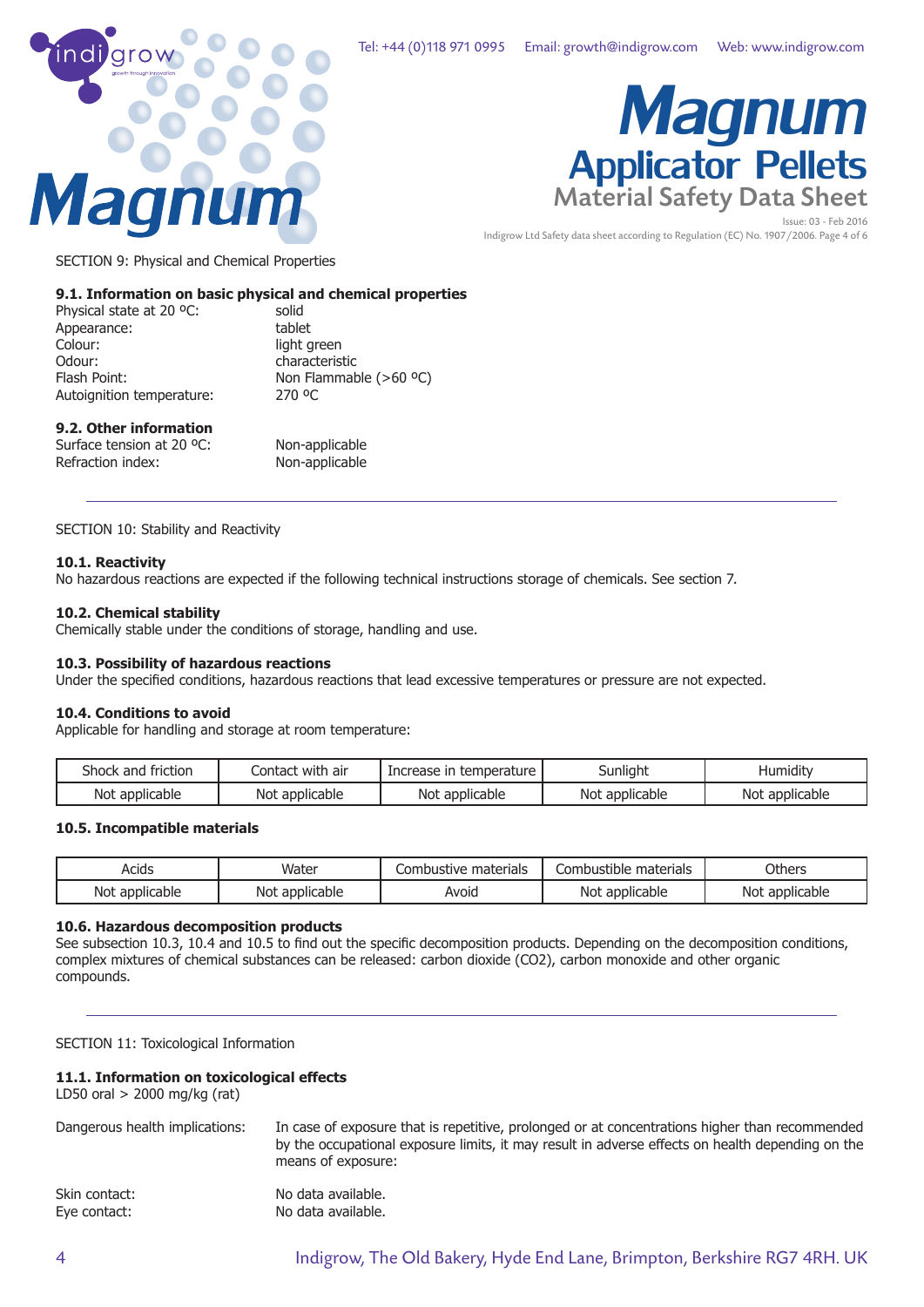



Indigrow Ltd Safety data sheet according to Regulation (EC) No. 1907/2006. Page 5 of 6

Ingestion: No data available.<br>
Inhalation: No data available. Delayed / immediate effects: No data available.

No data available.

Specific toxicology information on the substances: Not available

# SECTION 12: Ecological Information

The experimental information related to the ecotoxicological properties of the mixture itself is not available

# **12.1. Toxicity**

Not available

#### **12.2. Persistence and degradability** Not available

**12.3. Bioaccumulative potential** Not available

#### **12.4. Mobility in soil** Not available

## **12.5. Results of PBT and vPvB assessment** Not available

**12.6. Other adverse effects** Not described.

## SECTION 13: Disposal Considerations

# **13.1. Waste treatment methods**

| Code | Description                                                                                    | Waste class (Directive 2008/98/EC) |
|------|------------------------------------------------------------------------------------------------|------------------------------------|
|      | It is not possible to assign a specific code, as it depends on the intended use by the<br>user | Non dangerous                      |

Waste management (disposal and evaluation):

Consult the authorized waste service manager on the assessment and disposal operations in accordance with Annex 1 and Annex 2 (Directive 2008/98/EC). As under 15 01 (2000/532/EC) of the code and in case the container has been in direct contact with the product, it will be processed the same way as the actual product. Otherwise, it will be processed as non-dangerous residue. We do not recommended disposal down the drain. See paragraph 6.2.

Regulations related to waste management:

In accordance with Annex II of Regulation (EC) nº1907/2006 (REACH) the community or state provisions related to waste management are stated. Community legislation: Directive 2008/98/EC, 2000/532/EC: Commission Decision of 3 May 2000

SECTION 14: Transport Information This product is not regulated for transport (ADR/RID,IMDG,IATA)